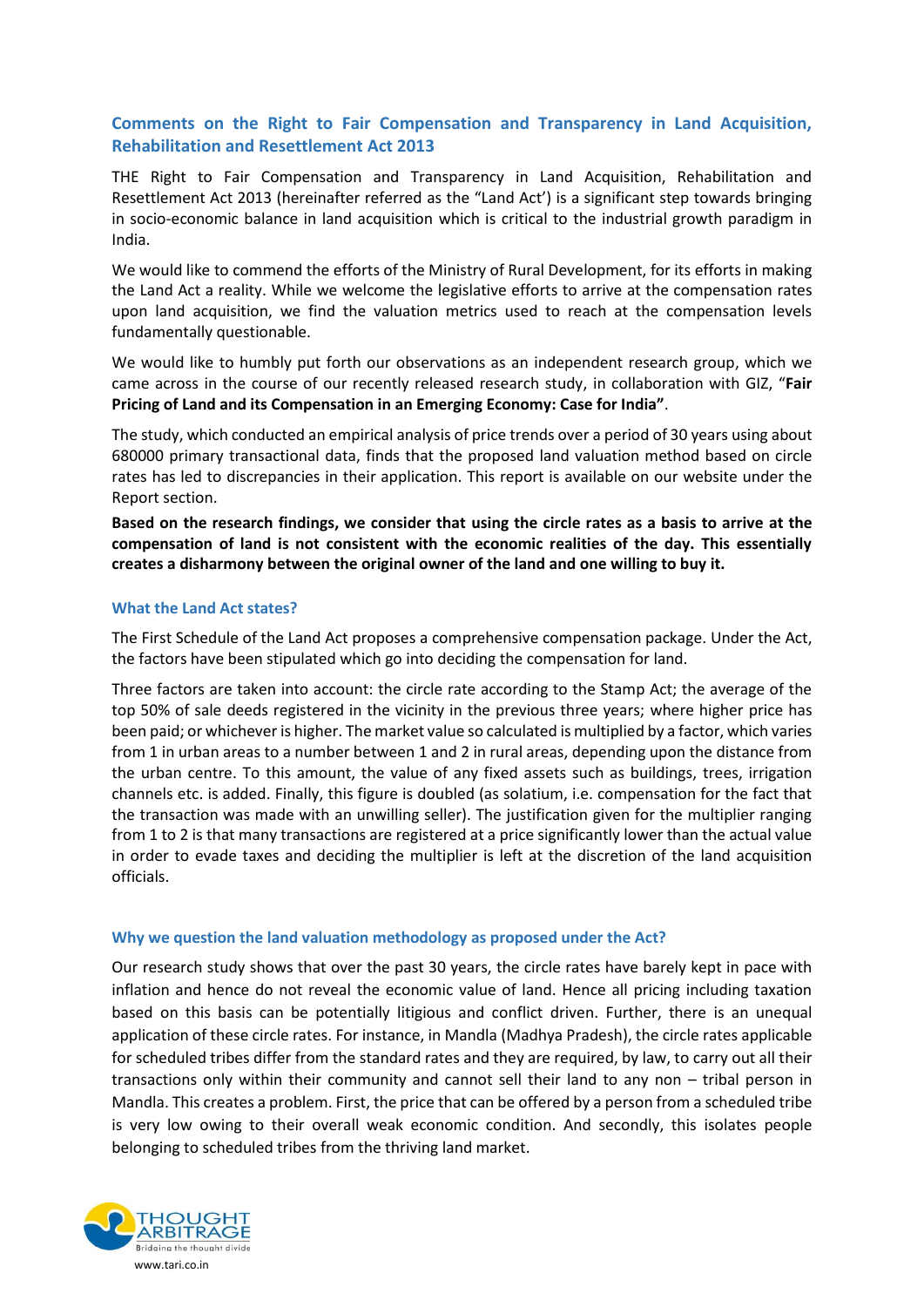Although this may be a well- intentioned measure for protecting the community, it actually defeats their purpose for selling land while virtually creating a separate market for their dealings with abysmally low prices.

This provides us with the necessary evidence to bolster our assertion that the circle rate method of fixing the price of land is very far from being seen as a reasonable pricing method. While the government of India at present also uses land data to arrive at the circle rates, it uses a rather simplistic approach, of removing the outliers and arriving at a median or mean transaction value, to value something as complex as land.

## **Information Asymmetry and social conflicts:**

There is a rampant violation of circle rates. However, this violation is not uniform and hence is symptomatic of information asymmetry affecting land sales. As evidenced, the frequency of circle rate violations was much lower in the district of Faridabad than in Mandla. This shows that people are generally more aware of the true price of their land in a more developed region like Faridabad and percolation of information is greater in such regions.

As transactions move away from urban to interior India, due to such information asymmetry between buyers and sellers arising due to an under developed land market, sellers normally sell at a lower price than the fair value only to realise the fact later that they may have been taken advantage of. This gives rise to conflict on a later date. In Mandla, a backward district such transactions are pervasively undervalued, raising a potential for future conflicts.

Hence the need for a comprehensive valuation model is needed more in rural and semi urban India for reducing pricing conflicts in face of growing industrialisation.

### **Does prices offered in government acquisition move in tandem with free sale pricing?**

The study has also compared the actual land acquisition prices offered by the government in government-led acquisitions for power projects in Singrauli. This comparison shows that the amount offered by the government led acquisitions usually lie between the free land sale transaction value, which is grossly under-priced, and that predicted by the model in the study. In most cases less than half of what the predicted fair value. This happens as the base for pricing is circle rates, which is largely uni-dimensional and based on under reported data.

The pricing mechanism in the present bill remains the same except the inclusion of a multiplier and a social impact assessment, i.e. now a seller will be given a multiplier times the existing decided after a social impact assessment by the government. This does not solve the problem of incorrect pricing and will result in, either a person being grossly overpaid or underpaid. The error arising due to the previous circle rates will only get magnified by the multiple.

### **Proposed valuation methodology—**

Based on our research findings, we propose that the valuation of land should neither be government mandated nor tantamount to an auction but based on an informed understanding of the price dynamics for land, responsive to the economic situation. Using economic data, based on the level of development in a region, the study establishes the most important determinants of land prices and creates a model extendable and replicable in various parts of the country.

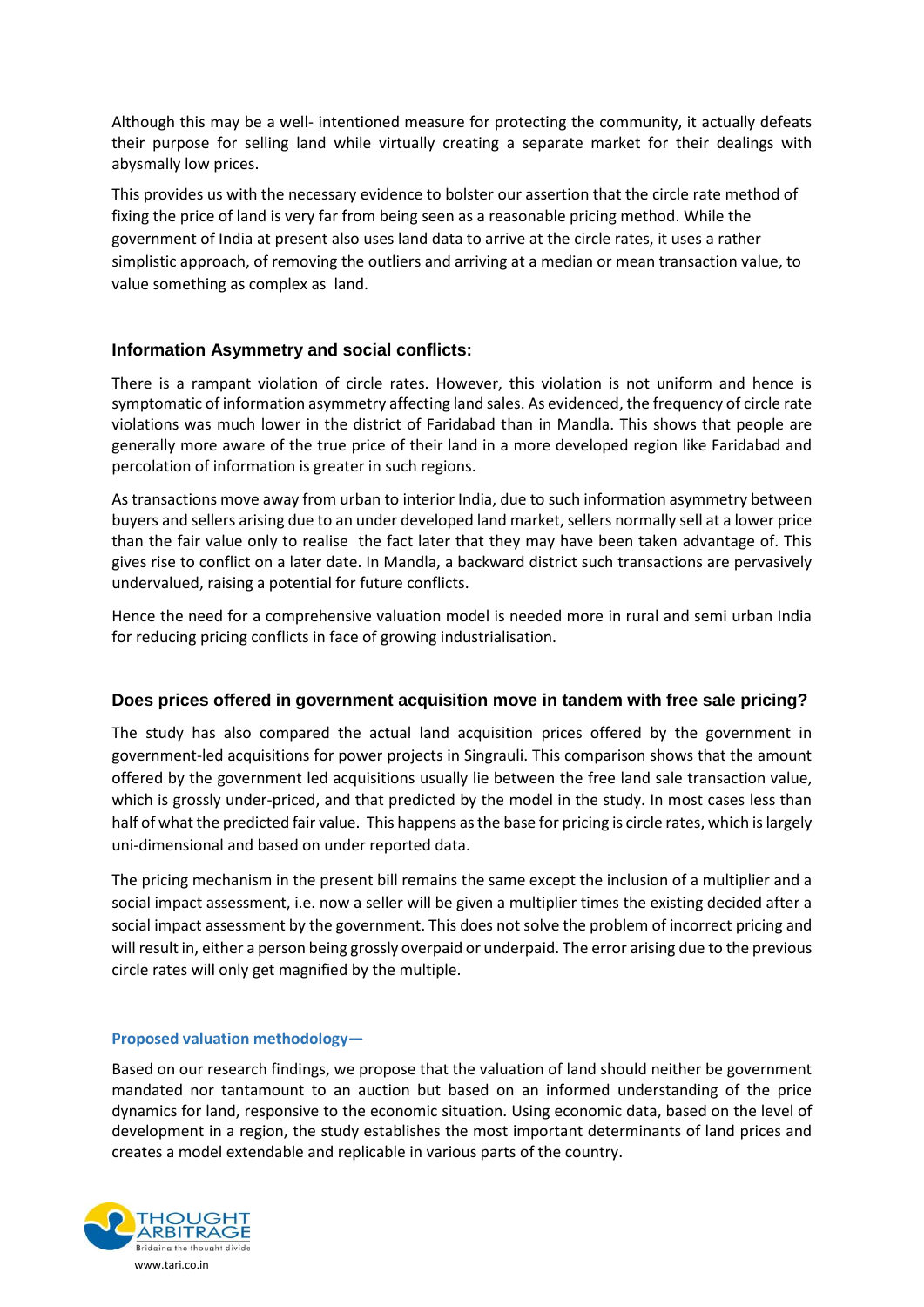# **Role of fertility factors versus location in land pricing**

One of the most important findings of the study is how location of a land holding plays a far more pivotal role than the quality or fertility of land, irrespective of whether the land parcel is in a rural or urban area. The study shows how location and the level of industrialisation as a determinant of pricing gains importance over successive decades while fertility loses as a determinant factor. In case of industrialisation, location overrides all fertility factors. Although it seems obvious, this is the first time that this has been statistically validated.

This finding can have an important policy implication. The farmers engaged in agriculture on fertile land which has locational advantages get lower economic returns from agriculture than if they were to sell that land. However such depletion of fertile land implications on our food security. The question arises as the need to subsidise such farmers who forego their possible economic return from sale of land in favour of growing food grains and how the country will deal with this issue.

It makes for a stronger case for not touching fertile land for acquisition, as is also mentioned in the land bill in its present avatar. Moreover, location plays a greater role in acquisition for industrial purposes than any other factor

### **How locational advantages matter?**

The model evaluates factors of location as a measure of distance from these factors:

- nearest large town
- Municipal limits
- railway station
- major road or highway
- airport
- city centre
- health, township facilities

The study concludes that proximity to road / highways and railway stations or future development of these facilities affect land prices across India based on the sample than other factors. The distance from municipal centre or nearest city were the next factors that drive land prices.

*There is unanimous agreement on the need for having a data driven methodology for land pricing.* Many developed countries have been using land data and GIS mapping, to track the exact location of the land plots and determine their individual or unique characteristics, which in turn gets fed into the valuation method. This does seem fair and scientific. Seldom does one hear of issues pertaining to land pricing emanating from these countries which suggests that this method works well and can definitely be replicated in India.

*The process of digitisation of land records is a commendable step and a very welcome move and should be leveraged to make the present system more transparent. For computerisation of land records, the encoding system is on similar lines to the NSSO sample surveys and covers a considerable breadth of factors such as location, crops, irrigation, soil type, land use, etc , most of which have been covered in the study. This has several positives. It further makes the case stronger for implementing a more robust and scientific model as shown in the study. This will also allow more efficient utilisation of land.*